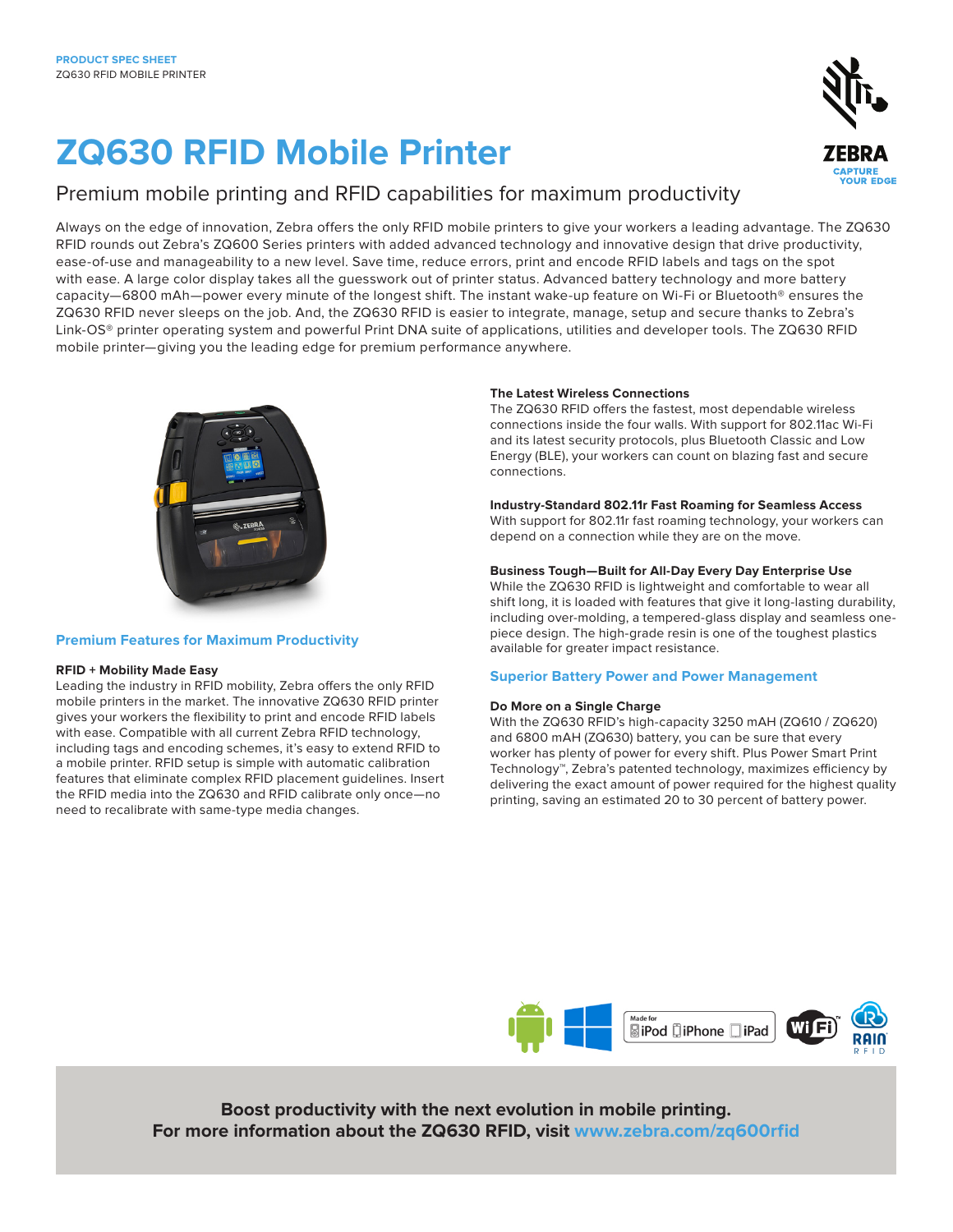### **Extraordinary Battery Management Capabilities**

The ZQ630 RFID's PowerPrecision+ battery delivers the ultimate in battery power and management. A wealth of easily accessible battery metrics makes it easy to identify aging batteries before they impact productivity.

### **An Advanced Platform That Grows with Your Business**

### **Zebra Print DNA–Your Printers' Built-In Advantage**

Print DNA's suite of software capabilities leverages everything we've learned about technology, users and thousands of use cases. Stay a step ahead with remote management tools, heightened security, and ongoing updates that enable your printers to work at their highest potential.

### **Robust Memory to Support Applications Today and Tomorrow**

The ZQ630 RFID offers 256 MB RAM and 512 MB Flash—providing more than enough memory for all your fonts, graphics and firmware upgrades needs.

### **Backward Compatible with QLn Accessories**

With more than one million units sold, Zebra's QLn Series set the bar for mobile printing. Now, the ZQ630 RFID raises the bar again. And since the ZQ630 RFID is backward compatible with QLn accessories, you can upgrade to the latest platform and ingenuity without buying new accessories or rebuilding the settlement room.

### **Maximum Uptime with Comprehensive Remote Management Options**

### **Resolve Problems Faster with the Ethernet Cradle**

Remote management is easy with the ZQ600 Ethernet cradle. By docking the printer in the cradle at the end of every shift, IT can remotely upgrade the firmware as needed to ensure that each printer is operating at peak performance. Should employees experience a problem, they can simply dock the printer into the cradle for a remote diagnosis—eliminating the downtime and costs associated with shipping a printer to the repair depot when nothing is physically wrong.

### **Easily Manage All Your Printers—All from a Single Location**

With our comprehensive and flexible remote management tools, you can maintain, secure and troubleshoot printers simply and easily, from anywhere, anytime. Use the free Printer Setup Utilities to simplify setup and out-of-the-box configuration tasks. And with the optional Printer Profile Manager Enterprise, you can manage one printer, a group of specific printers or all printers anywhere in the world. This browser-based solution lets you instantly discover every Link-OS printer on your network—there's no need to manually track down, configure or troubleshoot printers.

### **Seamless Integration with Your Device Management System**

Get the simplicity of a single-pane-of-glass to manage all your Zebra mobile devices and printers—including the ZQ630 RFID. With Print DNA's MDM Connectors, you can easily integrate networked ZQ630 RFID printers into your existing AirWatch or SOTI MobiControl device management system. And if you are using Ivanti Avalanche (powered by Wavelink), the ZQ630 RFID offers support for Avalanche right out of the box.

### **Ensure Continued Reliability with Printhead Diagnostics**

With the ZQ630 RFID, you don't need to worry about downtime from a worn-out printhead. Our unique Printhead Diagnostics provide visibility into the health of printheads across your deployment, enabling you to take action before productivity is impacted.

### **Protect Sensitive Customer and Business Data with PrintSecure**

This complimentary Print DNA utility makes it easy to configure over 30 settings to fine-tune printer security to protect your data and your infrastructure by creating secure printer connections and blocking unauthorized printer access.

### **Consistently Exceptional Zebra Certified Supplies**

Zebra also offers the largest number of in-stock, on-demand RFID printing supplies, ready to ship within 24 hours. Carefully pretested, our general purpose and advanced inlays deliver exceptional performance to maximize the benefits of RFID in your operations. And, we offer customized solutions for unique label sizes and inlays you designate.

### **Maximize Uptime, Business Operations and Printer Visibility with Services**

You invest in Zebra printers to better serve your customers and boost operational efficiency. Now, you can ensure predictable performance and eliminate unbudgeted repair expenses with Zebra OneCare™. You get unmatched technical support direct from Zebra, as well as comprehensive repair services, including accidental damage and defined repair turn-around times. And Zebra's Visibility Services provide the real-time insight into printer operational information you need to increase printer availability and optimize utilization within your workflows.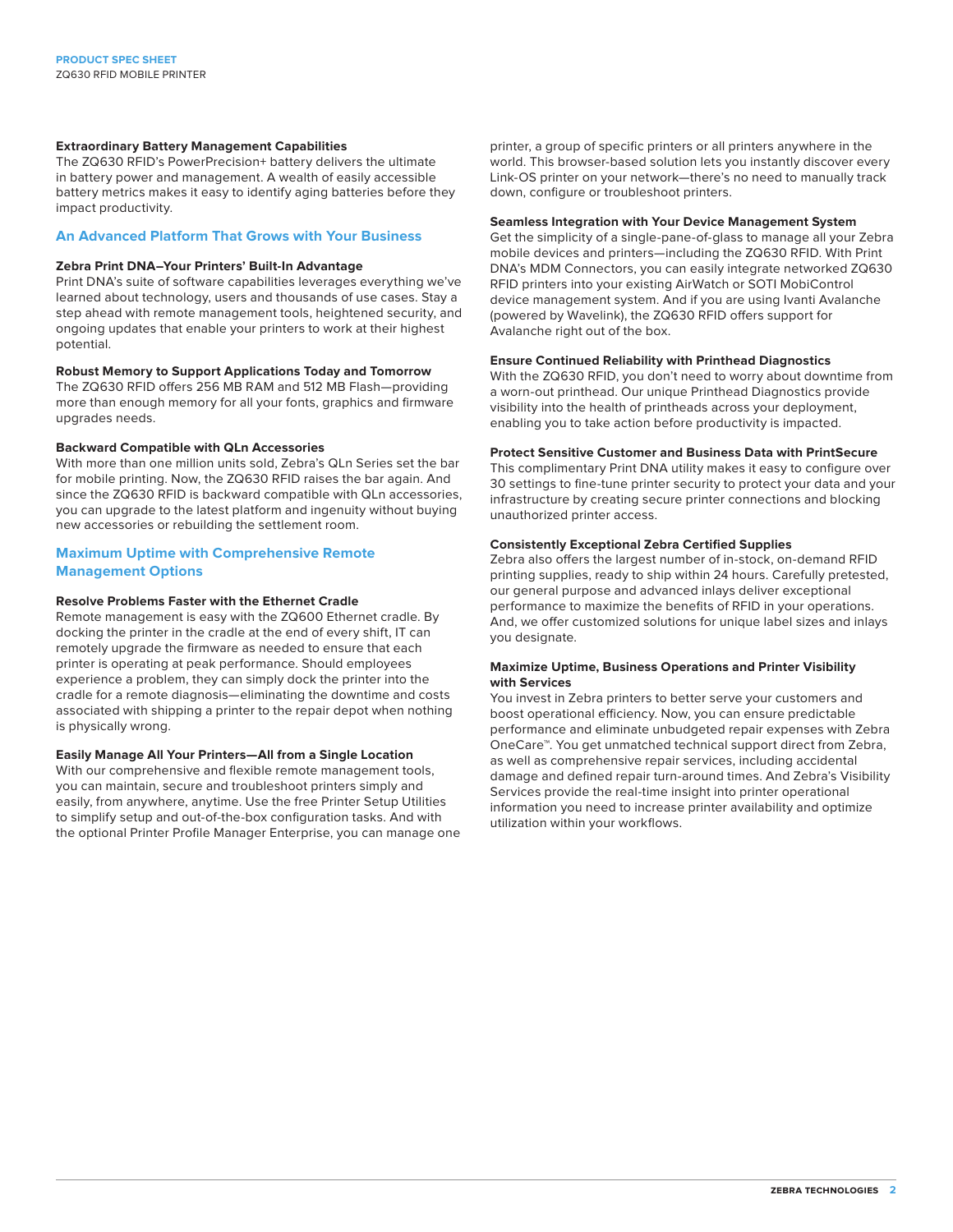### **ZQ630 RFID Accessories**

The ZQ630 RFID offers all the accessories you need, from power and charging to carrying and protection options, cables and more. Please refer to the Mobile Printer Accessory Guide, found on Zebra.com, for all the accessories available for the ZQ630 RFID.

| <b>Lithium-Ion Charging Accessories</b>        |                                                                                                                                                                                                                                                                                                                                                                                                                                                                                                                                                                                                                                                                                                                                                                                                                                                                                                                                                                                                                                                                                                                                                                                                                                                                                                                                                                                                                                                                                                                                                                                                                                                                                                                                                                                                                                                                                                                                                         |  |
|------------------------------------------------|---------------------------------------------------------------------------------------------------------------------------------------------------------------------------------------------------------------------------------------------------------------------------------------------------------------------------------------------------------------------------------------------------------------------------------------------------------------------------------------------------------------------------------------------------------------------------------------------------------------------------------------------------------------------------------------------------------------------------------------------------------------------------------------------------------------------------------------------------------------------------------------------------------------------------------------------------------------------------------------------------------------------------------------------------------------------------------------------------------------------------------------------------------------------------------------------------------------------------------------------------------------------------------------------------------------------------------------------------------------------------------------------------------------------------------------------------------------------------------------------------------------------------------------------------------------------------------------------------------------------------------------------------------------------------------------------------------------------------------------------------------------------------------------------------------------------------------------------------------------------------------------------------------------------------------------------------------|--|
| <b>Ethernet Cradle</b>                         |                                                                                                                                                                                                                                                                                                                                                                                                                                                                                                                                                                                                                                                                                                                                                                                                                                                                                                                                                                                                                                                                                                                                                                                                                                                                                                                                                                                                                                                                                                                                                                                                                                                                                                                                                                                                                                                                                                                                                         |  |
| De ail<br>Single-bay<br><b>Ethernet Cradle</b> | Connect ZQ630 RFID printers to your wired Ethernet network via the ZQ600 Ethernet cradle to enable easy<br>remote management by your IT or operations staff—helping to ensure each printer is operating optimally and<br>ready for use. The Ethernet cradle can communicate over 10 Mbps or 100 Mbps networks using auto-sense.<br>The single-bay ZQ600 Ethernet cradle also charges the battery while it is in the printer.<br>The printer remains fully functional so you can print while it is in either cradle. The cradle's LED lights indicate<br>DC power and Ethernet-link status.<br>Remote printer management over your Ethernet allows:<br>• Battery management for monitoring battery health. Knowing each battery's lifespan stage simplifies central<br>management of your spare-battery pool.<br>• Firmware management for updating printer firmware, eliminating the need for IT staff to travel to the local<br>user site, or for the printer to be sent back to a central location for updating.<br>• Print management for updating templates, fonts and graphics in order to print new label formats.<br>• Device management for updating startup (e.g., config. sys), WML (front panel) or HTML (browser) files to<br>enhance or change configuration and status collection.<br>• Network management for updating encryption keys or certificate files to maintain the highest level of security.<br>• Problem resolution and troubleshooting local printer issues that may otherwise require the printer to be<br>sent in for repair.<br>• Ability to manage Bluetooth printers, which traditionally have been off-network.<br>What comes with the cradle?<br>Unit with AC Adapter: Cradle, AC adapter, power cord and document CD including cradle user manual and<br>installation guide.<br>Cradle Unit: Cradle and document CD including cradle user manual and installation guide<br>(AC adapter can be purchased separately). |  |
| <b>AC Adapter</b>                              |                                                                                                                                                                                                                                                                                                                                                                                                                                                                                                                                                                                                                                                                                                                                                                                                                                                                                                                                                                                                                                                                                                                                                                                                                                                                                                                                                                                                                                                                                                                                                                                                                                                                                                                                                                                                                                                                                                                                                         |  |
|                                                | Connect the AC adapter to your ZQ630 RFID printer and wall outlet to charge the printer's PowerPrecision+<br>battery while in the printer. The printer can print labels and perform other functions during charging. Shown<br>with printer for reference purposes; printer is not included.                                                                                                                                                                                                                                                                                                                                                                                                                                                                                                                                                                                                                                                                                                                                                                                                                                                                                                                                                                                                                                                                                                                                                                                                                                                                                                                                                                                                                                                                                                                                                                                                                                                             |  |
| <b>Vehicle Cradle</b>                          |                                                                                                                                                                                                                                                                                                                                                                                                                                                                                                                                                                                                                                                                                                                                                                                                                                                                                                                                                                                                                                                                                                                                                                                                                                                                                                                                                                                                                                                                                                                                                                                                                                                                                                                                                                                                                                                                                                                                                         |  |
|                                                | Dock and charge a single ZQ630 RFID printer in a vehicle or on a forklift. Includes 15-60V DC power supply.<br>Can be optionally used with a RAM Arm mount.                                                                                                                                                                                                                                                                                                                                                                                                                                                                                                                                                                                                                                                                                                                                                                                                                                                                                                                                                                                                                                                                                                                                                                                                                                                                                                                                                                                                                                                                                                                                                                                                                                                                                                                                                                                             |  |
|                                                | Continued on following page                                                                                                                                                                                                                                                                                                                                                                                                                                                                                                                                                                                                                                                                                                                                                                                                                                                                                                                                                                                                                                                                                                                                                                                                                                                                                                                                                                                                                                                                                                                                                                                                                                                                                                                                                                                                                                                                                                                             |  |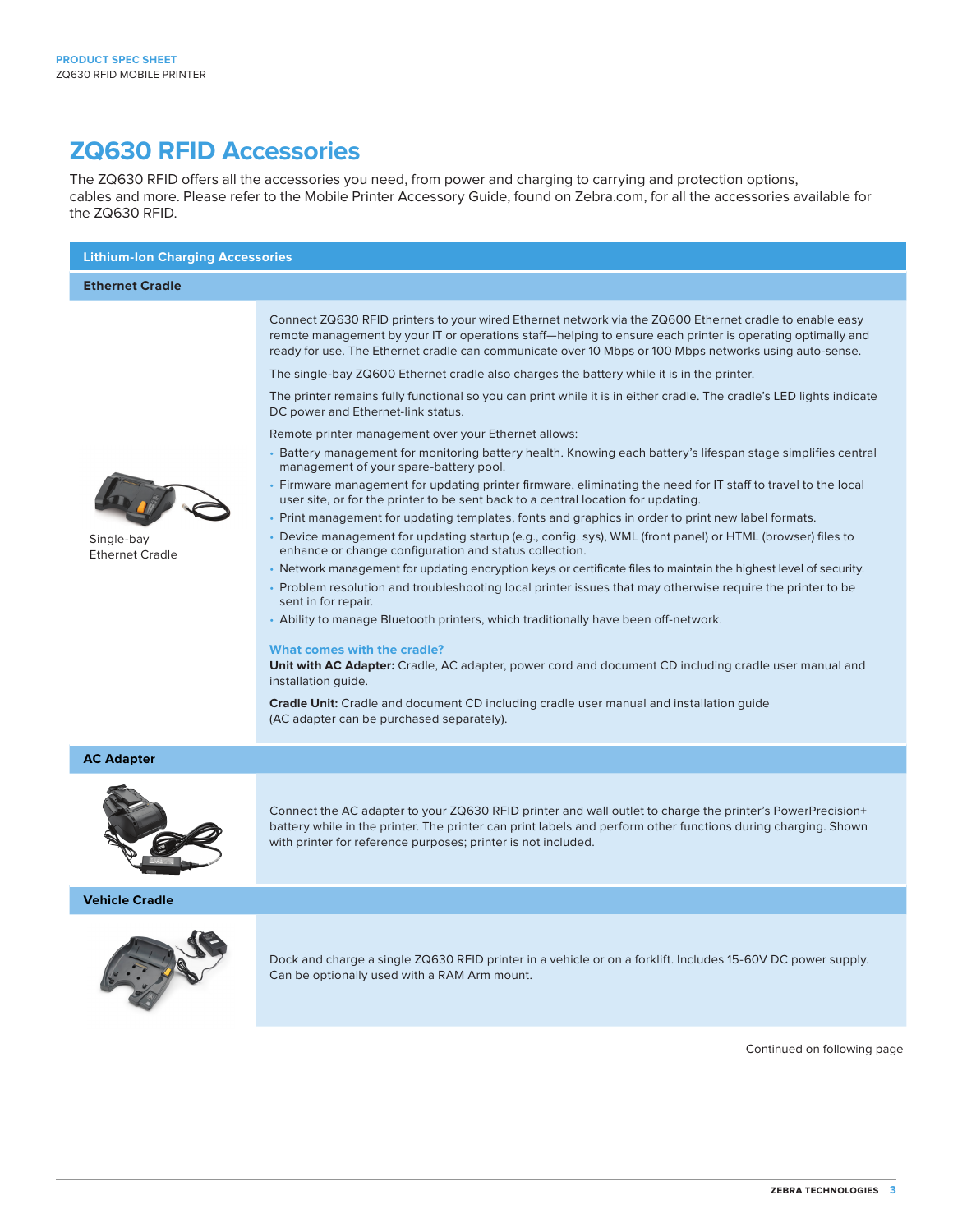## **ZQ630 RFID Accessories (continued)**

### **Lithium-Ion Charging Accessories (continued)**

### **1-Slot Battery Charger**



Docks and charges a single PowerPrecision+ Li-Ion printer battery. Integrated power supply. Ships with line cord for your region.

### **3-Slot Battery Charger**



Dock and charge up to three PowerPrecison+ Li-Ion printer batteries at a time. The 3-slot battery charger ships with a power supply and line cord for your region.

### **Dual 3-Slot Battery Charger with Y Cable Connection**



Dock and charge up to six PowerPrecision+ Li-Ion printer batteries at a time. The dual 3-slot battery charger ships with a power supply, Y-Cable and country specific power cord. Requires the appropriate line cord for your region.

### **Carrying Straps / Cases**



**Hand Strap:** Allows the printer to be carried by hand.

**Shoulder Strap:** Allows the printer to be carried over the shoulder.

**Soft Case:** Add an extra layer of protection for harsh environments with a soft case. While in the case, the printer is IP54-rated for resistance to windblown water and dust. Case provides openings for changing the media and batteries and all connectors are accessible. Includes shoulder strap.

**Hard Case:** Add an extra layer of protection from abrasion in harsh environments with a hard case. Includes metal belt clip.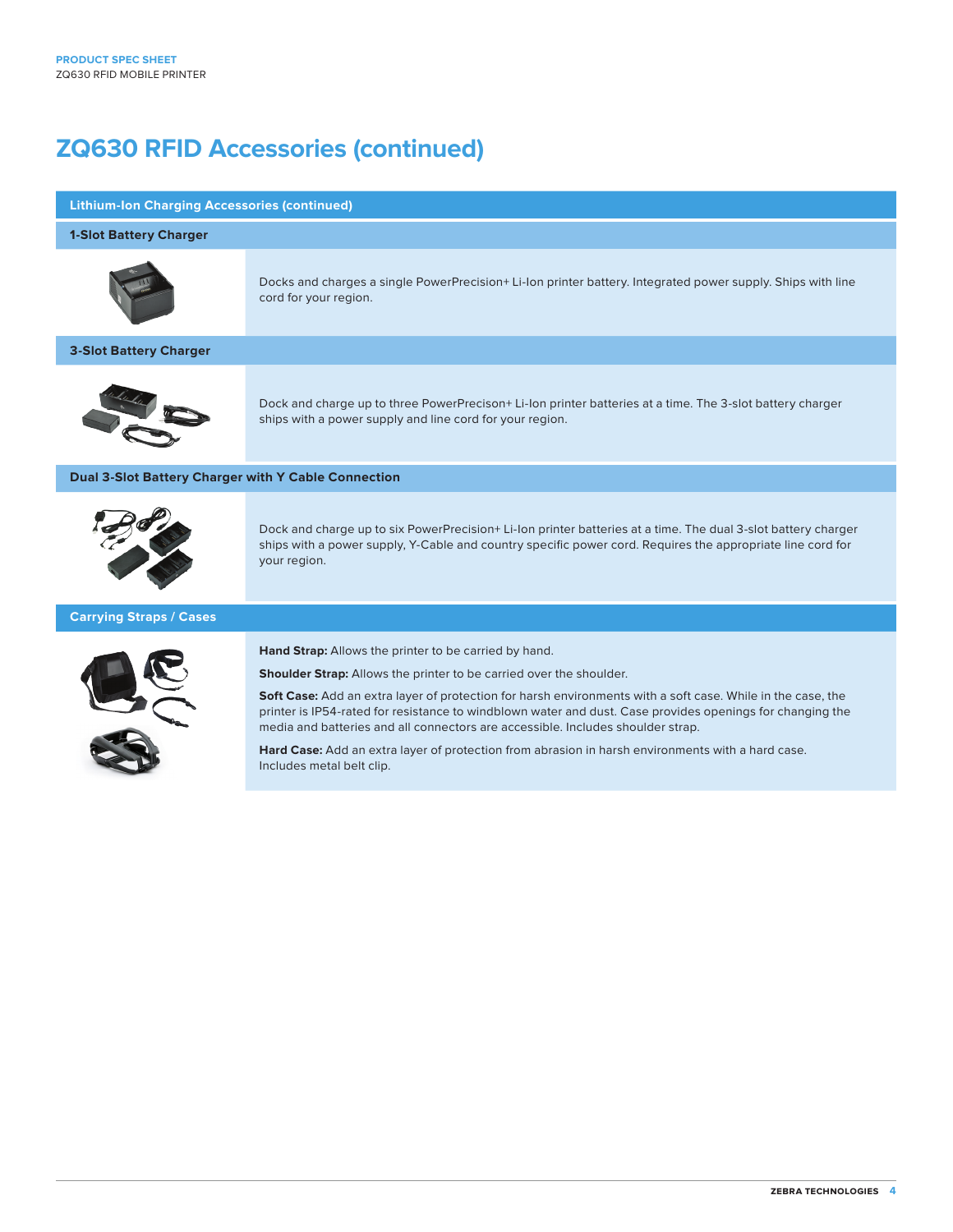## **Specifications**

### **RFID Features**

- Supports tags compatible with UHF EPC Gen 2 V2, ISO/IEC 18000-63 and RAIN RFID protocols
- Adaptive Encoding Technology simplifies RFID setup and eliminates complex RFID placement guidelines
- RFID job-monitoring tools track RFID performance
- RFID ZPL commands provide compatibility with existing Zebra RFID printers
- Support for industry standard multi-vendor chip-based serialization (MCS)
- Supports block permalocking of user memory compatible with ATA Spec 2000
- Integrated RFID Reader/Encoder
- Prints and encodes tags with a minimum pitch of 16 mm

### **Standard Features**

- Apple® iOS, Android™ and Windows® Mobile connectivity
- Direct thermal printing of barcodes, text and graphics
- CPCL, EPL™ and ZPL® programming languages
- 512 MB Flash supports downloadable programs, receipt formats, fonts and graphics (128 MB available for user storage)
- 6800 mAh (nominal) 49.4 Wh removable, rechargeable PowerPrecision + Li-Ion battery
- Built-in battery charger
- Belt clip for unobtrusive and convenient printing
- Black mark sensing using fixed center position sensors
- Easy-to-use peel and present mode
- Label present sensor for issuing labels one at a time
- Tear bar for easy media dispensing
- Center-loading media locking for variable roll widths
- "Clamshell" design for easy media loading
- Management: Mirror, SNMP, Web server, Profile Manager, AirWatch®, SOTI® MobiControl**™** and Ivanti Avalanche® (powered by Wavelink)
- Large, easy-to-read color display (288 x 240 pixels)
- Color display can be customized using WML (text and icons)
- 5-way navigation buttons, two software defined keys
- Printer color alerts on the display
- Tolerance of multiple drops from 6 ft./1.83 m to concrete
- IP43 dust- and water-resistance rating (IP54 with soft case)
- 400 MHz 32-bit ARM processor
- XML support
- Supports vertical and horizontal printing
- Printers can be used in any orientation
- QR barcode links to web-based help pages
- Zebra Print Touch simplifies Bluetooth pairing and launches web-based help pages with Near Field Communication (NFC) enabled devices
- Label odometer
- NTP (Network Time Protocol) support via Wi-Fi or Ethernet
- Supports Zebra Network Connect manufacturing plant floor solution when used with the Ethernet cradle

### **Physical Characteristics**

| <b>Dimensions</b>   | 7.35 in. L x 6.5 in. W x 3.25 in. H<br>187mm L x 165 mm W x 82.5 H mm |
|---------------------|-----------------------------------------------------------------------|
| Weight with battery | 2.45 lbs/1.1 kg                                                       |

| <b>Printer Specifications</b> |                                                                                                                           |  |
|-------------------------------|---------------------------------------------------------------------------------------------------------------------------|--|
| <b>Operating System</b>       | Link-OS®                                                                                                                  |  |
| Resolution                    | 203 dpi/8 dots per mm                                                                                                     |  |
| Memory                        | 256 MB RAM; 512 MB Flash (standard)                                                                                       |  |
| Maximum<br><b>Print Width</b> | 4.1 in /104 mm                                                                                                            |  |
| Maximum<br><b>Print Speed</b> | Up to 4.5 in./115 mm per second                                                                                           |  |
| <b>Media Sensors</b>          | Black mark sensing using fixed center position<br>sensors; label present sensor for issuing batch<br>labels one at a time |  |
| <b>Print Length</b>           | Minimum: 0.5 in./12.7 mm<br>Maximum: 32 in /813 mm                                                                        |  |
| Power                         | 6800 mAh (nominal) 49.4 Wh removable<br>PowerPrecision+ Li-Ion battery                                                    |  |

### **Media Characteristics**

| <b>Maximum Label</b><br>and Liner Length | 0.5 in./12.7 mm to 32 in./813 mm or continuous                                     |
|------------------------------------------|------------------------------------------------------------------------------------|
| Media Width                              | 2.0 in./51 mm to 4.4 in./112 mm (linered)                                          |
| <b>Maximum Media</b><br><b>Roll Size</b> | 2.6 in./66 mm O.D. on a 0.75 in./19 mm or<br>1.375 in./34.9 mm inner core          |
| <b>Thickness</b>                         | 2.3 mil to 5.5 mil tag stock or 6.5 mil label stock                                |
| Media Types                              | Die-cut labels and tags, receipt paper, RFID (ZQ630<br>RFID compatible), black bar |

### **Operating Characteristics**

| Environment      | Operating Temp.: -4°F to 122°F/-20°C to 50°C<br>Operating Humidity: 10% to 90% non-condensing |
|------------------|-----------------------------------------------------------------------------------------------|
|                  | Storage/Transportation Temp.: -13°F to 149°F/-25°C<br>to $65^{\circ}$ C <sup>1</sup>          |
|                  | Storage Humidity: 10% to 90% non-condensing                                                   |
| Agency Approvals | Emissions: FCC Part 15, Subpart B, EN55022<br>Class-B, EN60950, EN55024 and VCCI class B      |
|                  | Susceptibility: EN55024, EN61000-4-2,<br>EN61000-4-3, EN61000-4-4, and EN61000-4-5            |
|                  | Safety: CE, TUV, CSA                                                                          |

### **Firmware**

CPCL, EPL and ZPL programming languages

ZBI 2.x™—powerful programming language that lets printers run standalone applications, connect to peripherals, and much more

### **Barcode Symbologies**

Barcode Ratios: 1.5:1, 2:1, 2.5:1, 3:1, 3.5:1

Linear Barcodes: Code 39, Code 93, UCC/EAN128, Code 128, Codabar (NW-7), Interleaved 2-of-5, UPC-A, UPC-E, 2 and 5 digit add-on, EAN-8, EAN-13, 2 and 5 digit add-on

2D Barcodes: PDF417, MicroPDF417, MaxiCode, QR Code, GS1/DataBar™ (RSS) family, Aztec, MSI/ Plessey, FIM Postnet, Data Matrix, TLC39

### **Markets and Applications**

### **Retail**

- Mark Down Labels
- Replacement Tags
- Return Labels

### **Manufacturing/ Warehouse**

• RFID Case/Pallet Labels

### **Transportation & Logistics**

- Shipping/Receiving Labels
- Forklift Mount
- Airline Baggage Tags

### • Freight Management

### **Healthcare**

- Specimen/Tissue Labels
- Hospital Pharmacy Labels
- Medical Devices
- Asset Tags